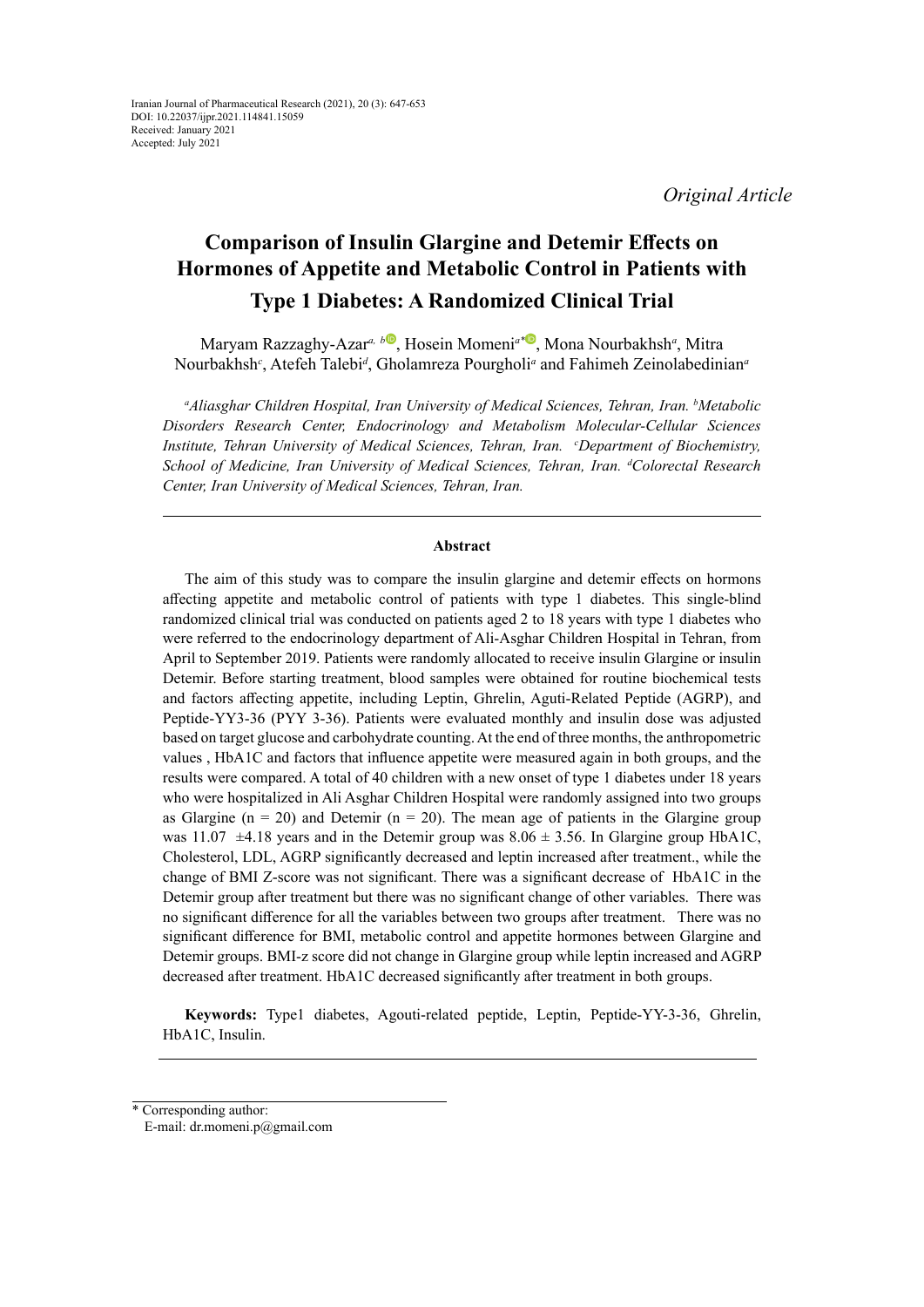## **Introduction**

Type 1 diabetes increases by 3 to 5% a year worldwide. Disease risks are influenced by a combination of immunological factors, genetic, and metabolic control (1, 2). Diabetes treatment is often challenging because it involves choosing an appropriate treatment regimen, setting a patient's glycemic target, frequent blood glucose monitoring, and avoiding undesirable side effects. Using insulin is often associated with an increased risk of hypoglycemia and weight gain (3). Many patients experience weight gain following insulin therapy. Weight gain is a risk factor for cardiovascular disease (3-5). Currently, 50% of type 1 diabetic patients are overweight or obese, and they also have a higher waist to hip circumference ratio than healthy individuals (6).

Insulin Glargine is a recombinant human analog that produces a 24-hour effect in most but not all patients with type 1 diabetes (2). Insulin Detemir effect on blood glucose control is in the first 12 hours after injection, but with high dose injection, it has a longer effect  $(3)$ .

Patients with type 1 and type 2 diabetes who receive Detemir insulin have less weight gain than those using NPH and glargine insulin (7). There may be several reasons for less weight gain in diabetic patients treated with detemir insulin, such as lower hypoglycemia (resulting in less eating to compensate for this complication), faster transfer of detemir from the blood-brain barrier (resulting in transmission of satiety signal to brain and inhibition of hepatic glucose production against peripheral glucose uptake) and increased adiponectin levels which is associated with weight loss and less eating (8-10).

The aim of this study was comparison of anthropometric values, some biochemical testes and hormonal factors affecting appetite in diabetic patients treated with detemir and glargine insulin.

## **Experimental**

#### *Methods*

This single-blind randomized clinical trial was performed in Ali-Asghar Children Hospital in Tehran, the capital of Iran, from April to September 2019. Patients were included in the trial with the permission of their parents, and they complete the informed consent under the Declaration of Helsinki. The study was conducted after the ethics committee of Iran University of medical sciences approved it (IR.IUMS.FMD.REC.1398.052).

According to the results of previous studies (11, 12), the effect size is obtained as 0.9, and with considering this result and the type 1 error as 0.05, the type 2 error as 0.2, the sample size for each group was obtained as 20.

The study population was the patients aged 2 to 18 yr with newly diagnosed type 1 diabetes who were admitted in the Endocrinology ward of Ali-Asghar Children Hospital to start treatment with insulin and enrolled into the study. However, patients with these problems were excluded from the trial: (a) Side effects of treatment that did not allow follow-up; (b) history of diseases that can affect the results; (c) taking other medicines to control blood glucose.

The eligible patients were assigned to two groups as insulin Glargine  $(n = 20)$  and insulin Detemir ( $n = 20$ ), using the permuted blocked randomization. We used the block size of two, which had two permutations (G and D), "G" was used for "Glargine" and "D" for "Detemir". We wrote "G" on one card and "D" on another card, and the first two patients received Glargine and Detemir respectively, and the second two patients received Detemir and Glargine, respectively, and this allocation was repeated until the sample size in each group was gained. This study was a singleblind trial, and patients did not know the nature of the medications. Furthermore, the trial groups were unknown for the statistical analyst, and analysis was conducted with artificial codes.

The eligible patients were on regular insulin every 6 h for two days to evaluate the total daily insulin dose. then detemir and glargine were started for patients in each group. Before starting long-acting insulin, weight and height, were measured, and the appetite questionnaire was filled out. Fasting blood sampling for measurement of glucose and lipids were done. For evaluation of hormonal factors affecting appetite, 5 mL blood samples were collected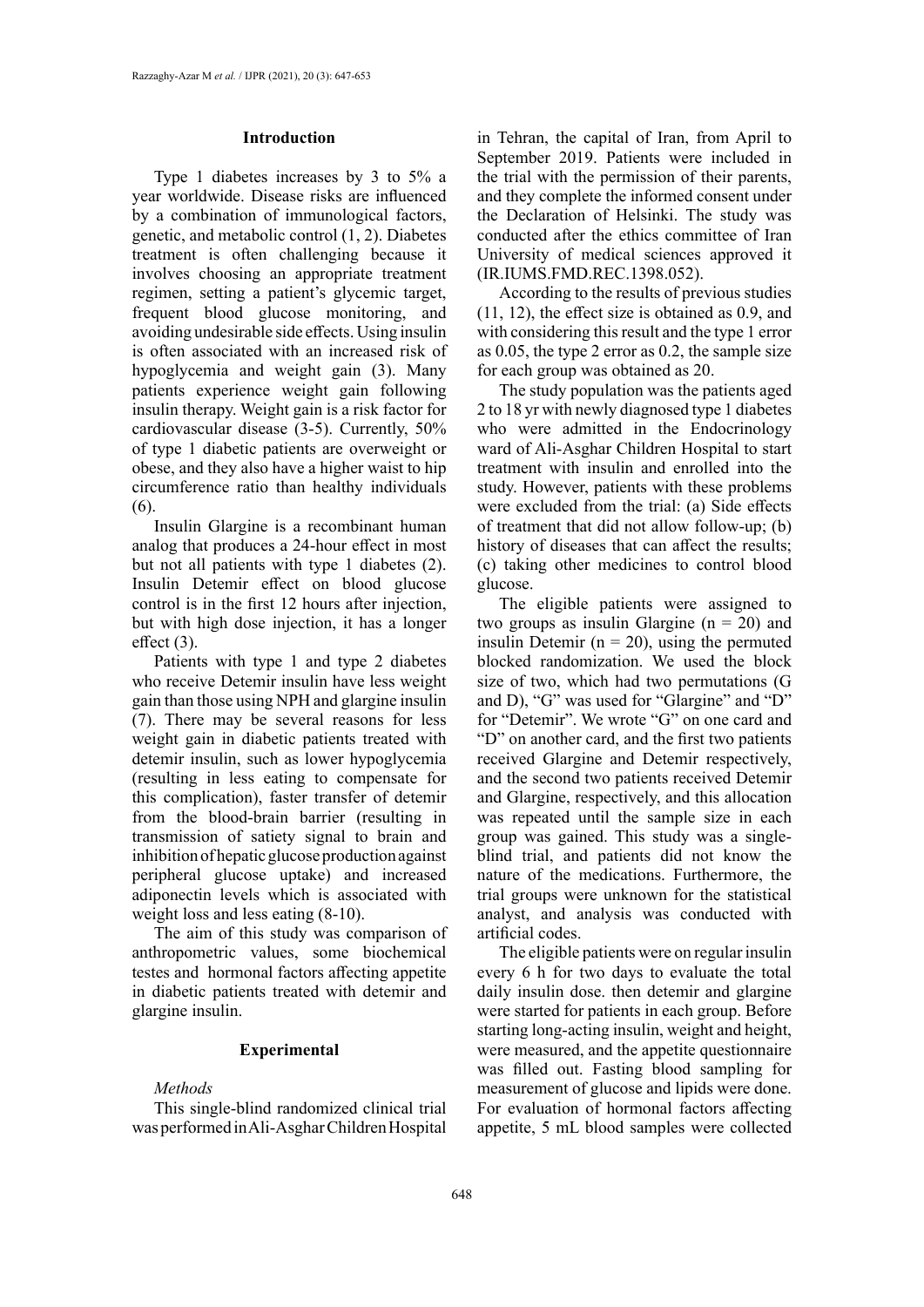in an EDTA tube and was immediately transferred to a refrigerated centrifuge at 4 °C, and the plasma was separated. Then, phenylmethyl sulfonic acid (PMSF) solution was added to the whole plasma (10 µL per mL of plasma). Plasma samples were divided between microtubes at the volume of 200 µL and 20 µL of HCl, and DPPI solution was added to the microtubes. All the microtubes were transferred to the freezer.

One of hormonal factors that we measured was ghrelin that is an acyl peptide with 28 amino acids. It is secreted mainly by the stomach, with strong effects on appetite stimulation. Ghrelin-Receptor is primarily found in neuropeptide-Y and agouti-related peptides (AGRP) in the hypothalamus, especially in the arcuate nucleus, which plays a key role in the regulation of appetite (13). Another hormone was leptin that is a 16 kDa hormone contains 167 amino acids and its circulating concentration is proportional to fat stores. It is secreted mainly by adipocytes, and can prevent fat accumulation and decreases appetite. Leptin binds to specific receptors in the hypothalamus and brainstem after passing the blood-brain barrier) (14), PEPTIDE-YY3-36 (PYY3-36) has a hormonal signal to control nutrient volume and is secreted by the intestinal L cells in response to nutrients. It binds to the Y2-receptor by crossing the bloodbrain barrier in areas of the hypothalamus. Activation of this receptor causes a decrease in the level of neuropeptide-Y, which exerts its anorexic effect through a direct central effect as well as its effect on intestinal motility(15) and AGRP. AGRP is a human homologous protein that is a competitive endogenous antagonist of all melanocortin receptors (MCRs) (2). The long-acting insulin was adjusted as needed in 24 h, and the short-acting insulin was also calculated according to the carbohydrate counting. Blood glucose was measured by glucometer (Accu CHEK Performa) before and 2 h after the meal. The patients were visited free of charge by the doctor weekly for the first month and then monthly for 3 months. Their growth parameters, appetite status, and glucose control were measured in every visit. At the end of three months, hormones affecting appetite and the appetite and weight gain trend questionnaires were assessed again.

 The paired *t*-test was used to compare continuous variables before and after intervention in the Detemir group and also in the Glargine group. The independent *t*-test was applied to compare mean differences between two groups before and after the intervention, and the chi-square or Fisher exact test is used to analyze qualitative variables. The Analysis of covariance (ANCOVA) was used to compare the mean difference between Detemir and Glargine groups by adjusting the confounder variables. Data analysis was conducted using SPSS software version 24. The significance level is considered as 0.05 in all statistical analyses.

## **Results**

Totally 40 eligible patients were identified, and all of them meted the inclusion criteria; and these patients were randomly allocated to two groups (insulin Glargine and insulin Detemir). Twenty of them were allocated to the insulin Glargine group, and 20 of them were allocated to the insulin Detemir group. Nine patients declined to follow up whom 5 patients belonged to the Glargine group, and 4 patients belonged to the Detemir group. The analysis was performed with 31 patients, of whom 15 patients were in Glargine and 16 patients in the Detemir group (Figure1).

The demographic and baseline clinical and biochemical characteristics of the patients in the Glargine and Detemir groups are given in Table 1. The results show the statistically significant mean difference of age, height z-score, LDL, and cholesterol between two groups at baseline (Table 1).

The results show that after the intervention, there is no statistically significant difference between two groups ( $p > 0.05$ ). The analysis of age, height Z-Score, LDL, and cholesterol was conducted using analysis of covariance because their baseline values were significantly different between two groups (Table 2).

Table 3 shows the mean and standard deviation (SD) of all the variables and *p* value of the paired t-test before and after treatment in each group that received insulin glargine or detemir. As shown in Table 3, HbA1C cholesterol, LDL, AGRP significantly decreased after treatment with glargine but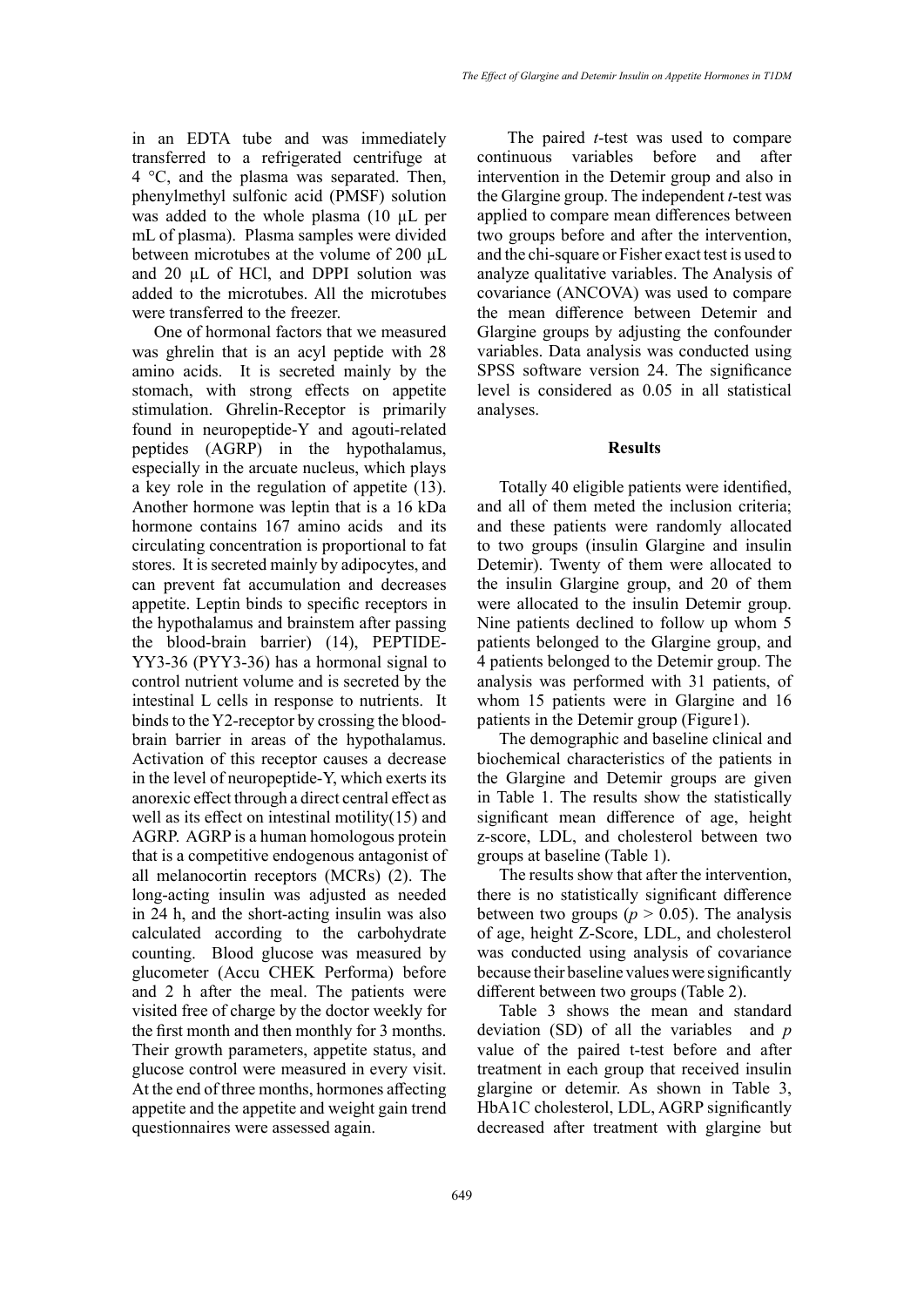

**Figure 1.** Flowchart of progress through the trial.

|  |  | <b>Table 1.</b> Baseline clinical characteristics of the glargine and Detemir groups. |
|--|--|---------------------------------------------------------------------------------------|

| Variable                |         | <b>Insulin Glargine</b> |         | <b>Insulin Detemir</b> |                 |  |
|-------------------------|---------|-------------------------|---------|------------------------|-----------------|--|
|                         | mean    | SD.                     | mean    | SD                     | <i>p</i> -value |  |
| Age                     | 11.07   | 4.19                    | 8.06    | 3.56                   | $0.018*$        |  |
| Height Z-score          | $-1.07$ | 2.19                    | 0.39    | 0.90                   | $0.017^*$       |  |
| Weight Z-score          | $-1.84$ | 4.09                    | 0.12    | 0.73                   | 0.117           |  |
| <b>BMI</b> Z-score      | $-0.82$ | 0.43                    | $-0.14$ | 0.96                   | 0.441           |  |
| Abdominal circumference | 65.45   | 11.63                   | 61.72   | 9.90                   | 0.277           |  |
| Hip circumference       | 72.74   | 13.20                   | 67.67   | 10.08                  | 0.175           |  |
| <b>FBS</b>              | 167.09  | 56.97                   | 169.80  | 77.00                  | 0.899           |  |
| Daily insulin dose      | 0.77    | 0.31                    | 0.76    | 0.34                   | 0.897           |  |
| HBA1C                   | 10.41   | 2.73                    | 10.41   | 2.25                   | 0.996           |  |
| TG                      | 119.24  | 68.17                   | 114.00  | 48.27                  | 0.779           |  |
| cholesterol             | 189.14  | 50.99                   | 146.75  | 19.28                  | $0.001*$        |  |
| LDL                     | 113.52  | 39.00                   | 92.90   | 23.43                  | $0.048*$        |  |
| <b>HDL</b>              | 45.71   | 10.64                   | 36.65   | 17.88                  | 0.054           |  |
| <b>AGRP</b>             | 1.63    | 0.70                    | 1.58    | 0.59                   | 0.827           |  |
| Leptin                  | 1.06    | 0.57                    | 1.19    | 0.54282                | 0.525           |  |
| Ghrelin                 | 0.40    | 0.35                    | 0.49    | 0.2418                 | 0.413           |  |
| PYY3-36                 | 1.12    | 0.65187                 | 1.19    | 0.49843                | 0.742           |  |

leptin and hip circumference increased posttreatment  $(P < 0.05)$ . While there was no significant difference between the mean of height, weight, and BMI z-score at pre- and post-treatment with this insulin  $(P > 0.05)$ . For Detemir insulin, the mean of HbA1C was significantly better in post-treatment (Table 3) but there were no differences in other items.

Also, the mean variables of child food intake and appetite questionnaire, emotional overeating ( EOE), enjoyment of food ( EF), desire to drink ( DD), satiety responsiveness ( SR), slowness in eating (SE), emotional under-eating (EUE), food fussiness (FF)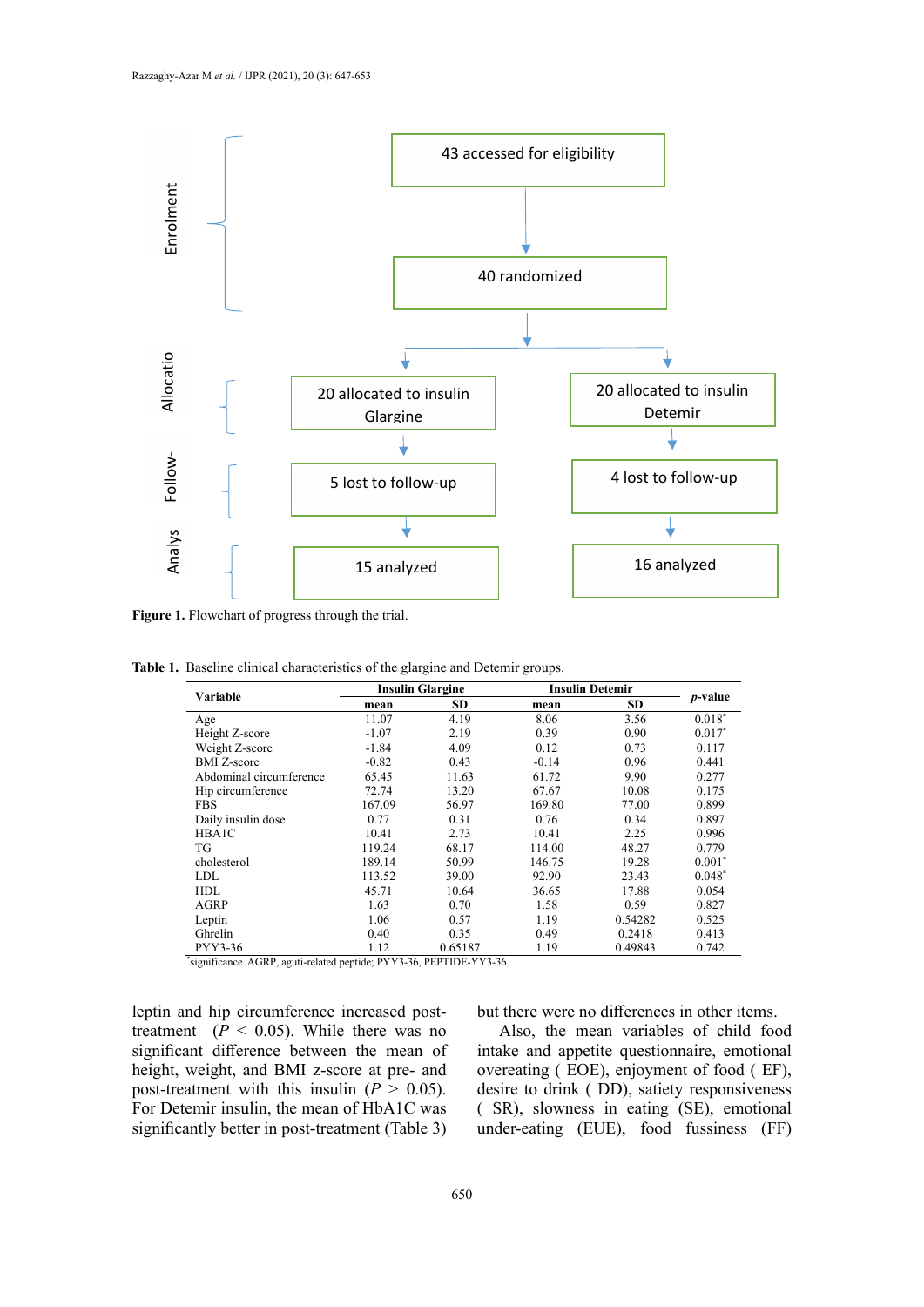| Variable                | <b>Insulin Glargine</b> |           | <b>Insulin Detemir</b> |           |                 |  |
|-------------------------|-------------------------|-----------|------------------------|-----------|-----------------|--|
|                         | mean                    | <b>SD</b> | mean                   | <b>SD</b> | <i>p</i> -value |  |
| Age                     | 11.33                   | 4.18      | 8.29                   | 3.55      | 0.017           |  |
| Height Z-score          | $-1.16$                 | 2.14      | 0.67                   | 1.19      | $0.53^{b}$      |  |
| Weight Z-score          | $-2.02$                 | 4.36      | 0.11                   | 0.79      | 0.399           |  |
| <b>BMI</b> Z-score      | $-0.88$                 | 0.49      | $-0.52$                | 1.42      | 0.254           |  |
| Abdominal circumference | 65.26                   | 11.77     | 62.20                  | 9.08      | 0.358           |  |
| Hip circumference       | 73.93                   | 13.19     | 70.02                  | 11.53     | 0.32            |  |
| <b>FBS</b>              | 154.14                  | 72.07     | 155.60                 | 61.34     | 0.945           |  |
| Daily insulin dose      | 0.74                    | 0.31      | 0.827                  | 0.35      | 0.386           |  |
| HBA1C                   | 8.51                    | 1.84      | 8.38                   | 2.27      | 0.848           |  |
| TG                      | 102.76                  | 57.85     | 97.20                  | 39.02     | 0.721           |  |
| cholesterol             | 155.95                  | 37.00     | 138.20                 | 21.39     | 0.068           |  |
| <b>LDL</b>              | 98.09                   | 30.58     | 83.62                  | 22.01     | 0.091           |  |
| <b>HDL</b>              | 44.62                   | 11.35     | 38.80                  | 10.71     | 0.1             |  |
| <b>AGRP</b>             | 1.48                    | 0.67      | 1.57                   | 0.95      | 0.767           |  |
| Leptin                  | 1.35                    | 0.70      | 1.32                   | 0.81      | 0.9             |  |
| Ghrelin                 | 0.43                    | 0.22      | 0.41                   | 0.15      | 0.7             |  |
| PYY3-36                 | 1.22                    | 0.79      | 1.33                   | 0.71      | 0.679           |  |

Table 2. Comparison between the mean and SD of clinical and biochemical characteristics after intervention between the glargine and Detemir groups.

\*significance. AGRP, aguti-related peptide; PYY3-36, PEPTIDE-YY3-36

Table 3. Comparison of mean and SD before and after intervention in Glargine group and in Detemir group.

|                             | <b>Glargine Group</b> |           |                    |           | <b>Detemir Group</b> |                     |           |                    |           |          |
|-----------------------------|-----------------------|-----------|--------------------|-----------|----------------------|---------------------|-----------|--------------------|-----------|----------|
| Variable                    | before-Intervention   |           | after-Intervention |           |                      | before-Intervention |           | after-Intervention |           |          |
|                             | Mean                  | <b>SD</b> | Mean               | <b>SD</b> | P-value              | Mean                | <b>SD</b> | Mean               | <b>SD</b> | P-value  |
| Height Z-score              | $-1.07$               | 2.19      | $-1.16$            | 2.14      | 0.455                | 0.39                | 0.90      | 0.67               | 1.19      | 0.053    |
| Weight Z-score              | $-1.84$               | 4.09      | $-2.02$            | 4.36      | 0.31                 | 0.12                | 0.73      | 0.11               | 0.79      | 0.918    |
| <b>BMI</b> Z-score          | $-0.82$               | 0.43      | $-0.88$            | 0.49      | 0.721                | $-0.14$             | 0.96      | $-0.52$            | 1.42      | 0.094    |
| Abdominal<br>circumference  | 65.45                 | 11.63     | 65.26              | 11.77     | 0.736                | 61.72               | 9.90      | 62.20              | 9.08      | 0.624    |
| Hip circumference           | 72.74                 | 13.20     | 73.93              | 13.19     | $0.048*$             | 67.67               | 10.08     | 70.02              | 11.53     | 0.183    |
| <b>FBS</b>                  | 167.09                | 56.97     | 154.14             | 72.07     | 0.516                | 169.80              | 77.00     | 155.60             | 61.34     | 0.596    |
| Total Daily insulin<br>dose | 0.77                  | 0.31      | 0.74               | 0.31      | 0.421                | 0.76                | 0.34      | 0.827              | 0.35      | 0.289    |
| <b>HBA1C</b>                | 10.41                 | 2.73      | 8.51               | 1.84      | $0.013*$             | 10.41               | 2.25      | 8.38               | 2.27      | $0.005*$ |
| TG                          | 119.24                | 68.17     | 102.76             | 57.85     | 0.112                | 114.00              | 48.27     | 97.20              | 39.02     | 0.142    |
| Cholesterol                 | 189.14                | 50.99     | 155.95             | 37.00     | $0.006*$             | 146.75              | 19.28     | 138.20             | 21.39     | 0.095    |
| LDL                         | 113.52                | 39.00     | 98.09              | 30.58     | $0.026^*$            | 92.90               | 23.43     | 83.62              | 22.01     | 0.054    |
| <b>HDL</b>                  | 45.71                 | 10.64     | 44.62              | 11.35     | 0.664                | 36.65               | 17.88     | 38.80              | 10.71     | 0.66     |
| AGRP                        | 1.63                  | 0.70      | 1.48               | 0.67      | $0.007*$             | 1.58                | 0.59      | 1.57               | 0.95      | 0.959    |
| Leptin                      | 1.06                  | 0.57      | 1.35               | 0.70      | $0.020*$             | 1.19                | 0.54282   | 1.32               | 0.81      | 0.294    |
| ghrelin                     | 0.40                  | 0.35      | 0.43               | 0.22      | 0.716                | 0.49                | 0.2418    | 0.41               | 0.15      | 0.25     |
| PYY3-36                     | 1.12                  | 0.65187   | 1.22               | 0.79      | 0.41                 | 1.19                | 0.49843   | 1.33               | 0.71      | 0.289    |

\*significance. AGRP, aguti-related peptide; PYY3-36, PEPTIDE-YY3-36

were compared in the groups receiving insulin Glargine and Detemir at pre- and post-treatment, and there was no significant difference ( $p > 0.05$ ).

## **Discussion**

The aim of this study was to compare the effects of insulin Glargine and Detemir on the hormonal factors affecting appetite and psychological appetite factors in patients with type 1 diabetes. The results of the study showed that in the glargine group after intervention, HbA1C, cholesterol, LDL and AGRP significantly decreased. but leptin and hip circumference significantly increased. In Detemir group HbA1C significantly decreased

after intervention but other variables did not change significantly

Davies *et al.* compared glycemic status, hypoglycemia, and weight changes over 26 weeks between insulin Detemir and NPH in patients with type 2 diabetes. Both groups had normal HbA1c glycosylation levels, and overweight was lower in patients taking insulin Detemir than in NPH patients, while hypoglycemia has been lower in patients treated by insulin Detemir; and the weight loss of the patients was attributed to insulin Detemir (16). In an interventional study, Dr. Montenana et al. investigated type I diabetic patients for 26 weeks and type 2 diabetic patients with a BMI of 25–40 kg/m2 treated with at least two insulin injections for more than 3 months.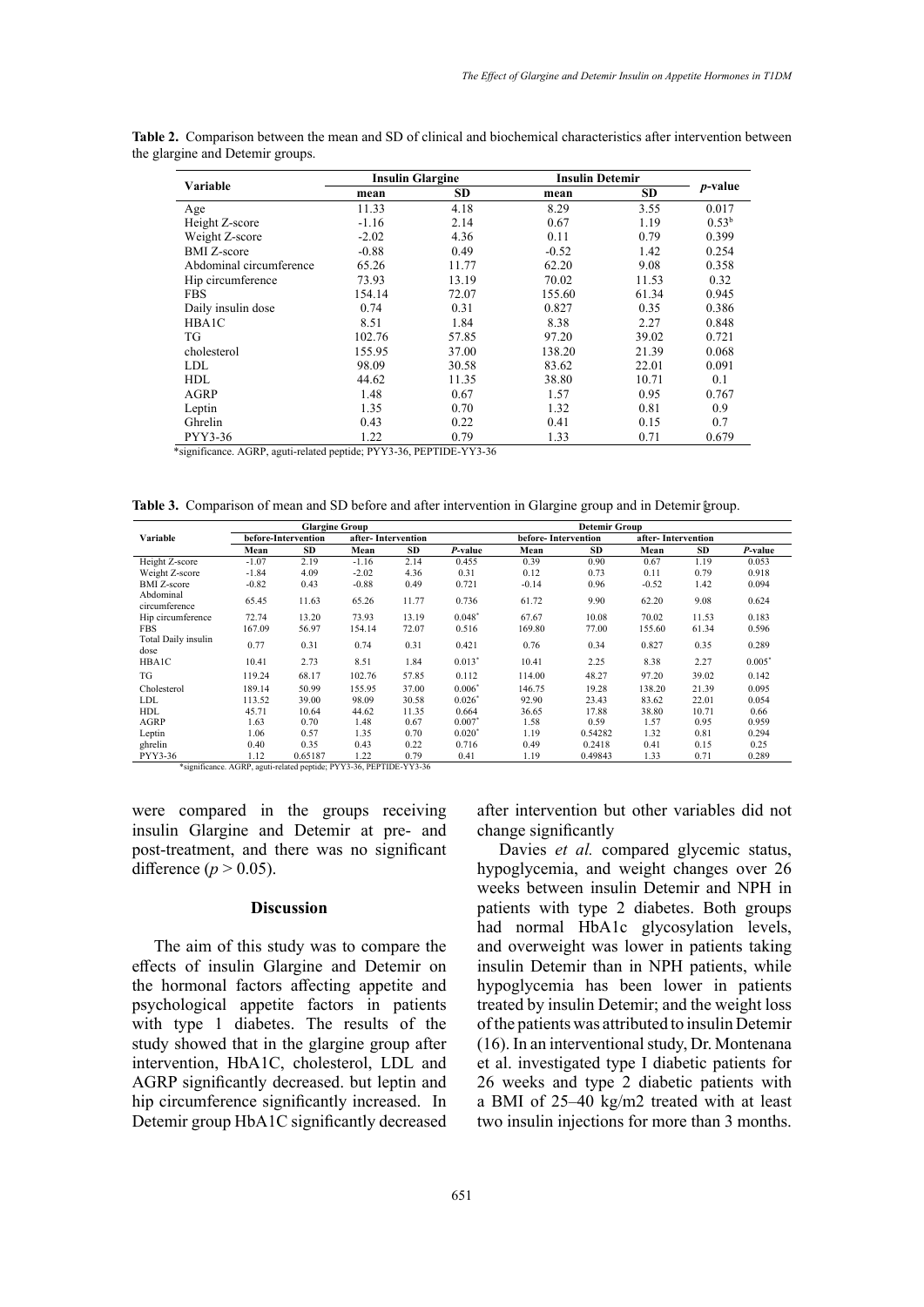During this study, the weight gain and BMI of Detemir-treated patients were significantly lower than NPH during the 26 weeks, but the HbA1c changes were not statistically different between the two groups (17). In the study of Joseph R. Vasselli *et al.* on a mouse model, one dose of intracerebroventricular (icv) injection of insulin Detemir and regular insulin into the third ventricle of the brain was done. Then weight and energy consumption were compared between the two groups. In this study, low doses of both Detemir and regular insulin, were injected directly into the paraventricular nucleus of the brain of rats, reduced energy consumption, decreased appetite and weight loss over 48 and 120 h were higher in the detemir-treated group. In this study, ghrelin was used as a control that had an opposite effect on insulin (18). In the study of Paweł Olczyk *et al*., Leptin, its receptor, and adiponectin were compared in the blood of patients with type 2 diabetes before and after 6 months of insulin Detemir treatment. Insulin therapy normalized Leptin and adiponectin receptor levels in these patients, which had prevented insulin resistance and effectively controlled the appetite and weight of obese patients (19). In a study conducted by Jmrojas *et al*. on Sprague Dawley mice exposed to a 28-day fattening diet model, it was shown that insulin Detemir compared with insulin Glargine and NPH resulted in lower weight gain, especially in patients with higher BMI (20). In a study conducted by K.hermansen et al., the basal insulin Detemir along with short-acting insulin, and basal insulin NPH along with short-acting regular insulin in type 1 diabetic patients within 18 weeks were compared and found that there was less weight gain and hypoglycemia risk in patients receiving insulin Detemir along with insulin aspart compared with those who received NPH and regular insulin (21). In another study by LW van Golen *et al*., the insulin Detemir and NPH on appetite-regulating brain areas responded to dietary stimulation for 12 weeks in type 1 diabetic patients were compared and found that there was less brain activity in bilateral insula areas in patients who received insulin Detemir compared with NPH which is due to inhibition of brain activity in bilateral insula as an appetite regulator area in response

to food stimuli (22).

### **Conclusion**

We concluded from this study HbA1C decreased after treatment with glargine and detemir. There was no significant difference on measured appetite factors between insulin Detemir and Glargine. Although Leptin increased and AGPR, LDL and Cholesterol decreased after treatment with glargine but there was no significant difference in the mean of height, weight, and BMI (Z-score) between the two groups and also between pre- and post-treatment in each group.

# **Acknowledgments**

 The authors would like to thank Ali Asghar Clinical Research Development Center (AACRDC) for Editorial, Statistical, and Search Assistance throughout the period of study.

### **Funding**

No funding to declare.

#### **Conflict of Interest**

The authors declare that they have no conflict of interest.

### **Informed consent**

Informed consent was obtained from parents before recruitment.

### **Data availability**

The datasets generated during the current study are available from the corresponding author on reasonable request.

#### **References**

- (1) Raslova K. An update on the treatment of type 1 and type 2 diabetes mellitus: Focus on insulin detemir, a long-acting human insulin analog. *Vasc. Health Risk Manag.* (2010) 6: 399-410.
- (2) Atkinson MA, Mcgill DE, Dassau E and Laffel L. Type 1 diabetes mellitus. In: Melmed S, Auchus RJ, Goldfine AB, Koenig RJ and Rosen CJ (eds).